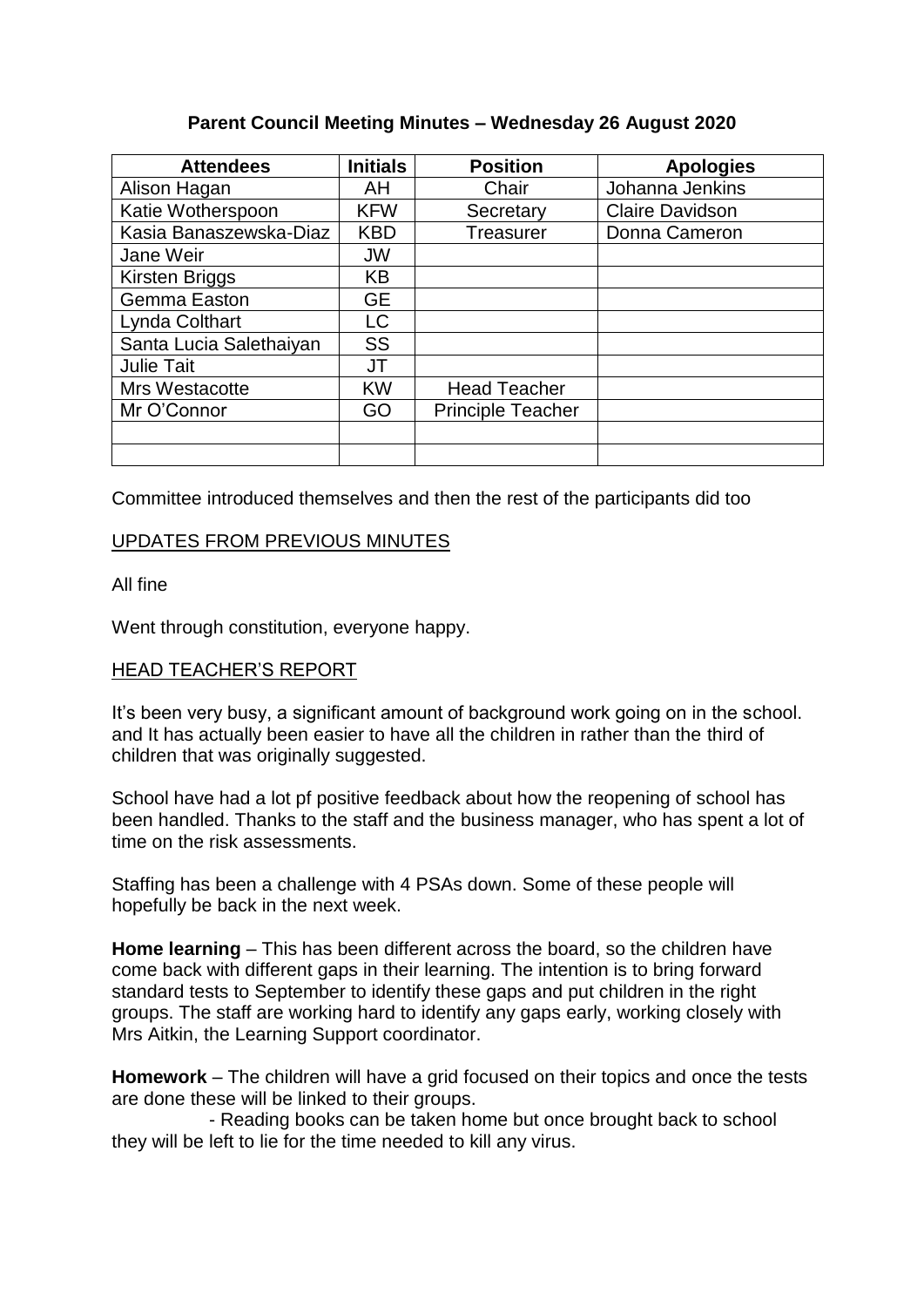**Parental engagement** – There has been a P1 open morning and Parent Council meeting on teams and the school is looking for other ways to show the school to potential new families on line.

**PE** – originally the PE teacher could only visit one school but now they can come into two different schools but only two contacts a day. So instead of 5 or 6 classes they can only take 2. The school is looking at other forms of PE like mindfulness

#### QUESTIONS FROM THE PARENT BODY

## *Sanitising and washing – why are children having to sanitise their hands at the gate and then immediately wash them when they get to the classroom?*

guidance was they should sanitise and wash. The children may not wash their hands properly so doing both is to make sure. They are following the advice being given.

#### *Homework and homework diaries – What will the children be given homework and without homework diaries how can parents communicate with the classroom teacher?*

A homework grid will be given out and changed on a monthly basis, starting with a couple of reading exercises. This will start  $1<sup>st</sup>$  September. Average of two activities a week to choose from and will share with teacher at the end of the week. They will then move on to maths and spelling. The grids will be shared on Teams. They should be uploaded at the beginning of the week and home learning should be uploaded on to Teams as well. It will be in the Assignment box. Details will be sent out by St Margaret's messenger.

They are not using homework diaries at the moment. They are doing liaison for kids who need it by email.

## *Should we use teachers' emails to communicate with teachers instead?*

KW will take this away and speak to the teachers. Not allowed email open when teaching so teachers may not be able to respond quickly.

## *Why no PE kit?*

School though children would be turning up in joggers so didn't think it would be needed. They might identify specific PE days to help but they want the children to come in outdoor clothes.

## *Confusion for parents over what the kids should wear, joggers not appropriate for the weather, trainers get wet, what shoes should they have at school?*

Ideally, wellies, trainers and indoor shoes (plimsolls)

KW will put something out further in newsletter on Friday

Waterproof trousers would be helpful for the children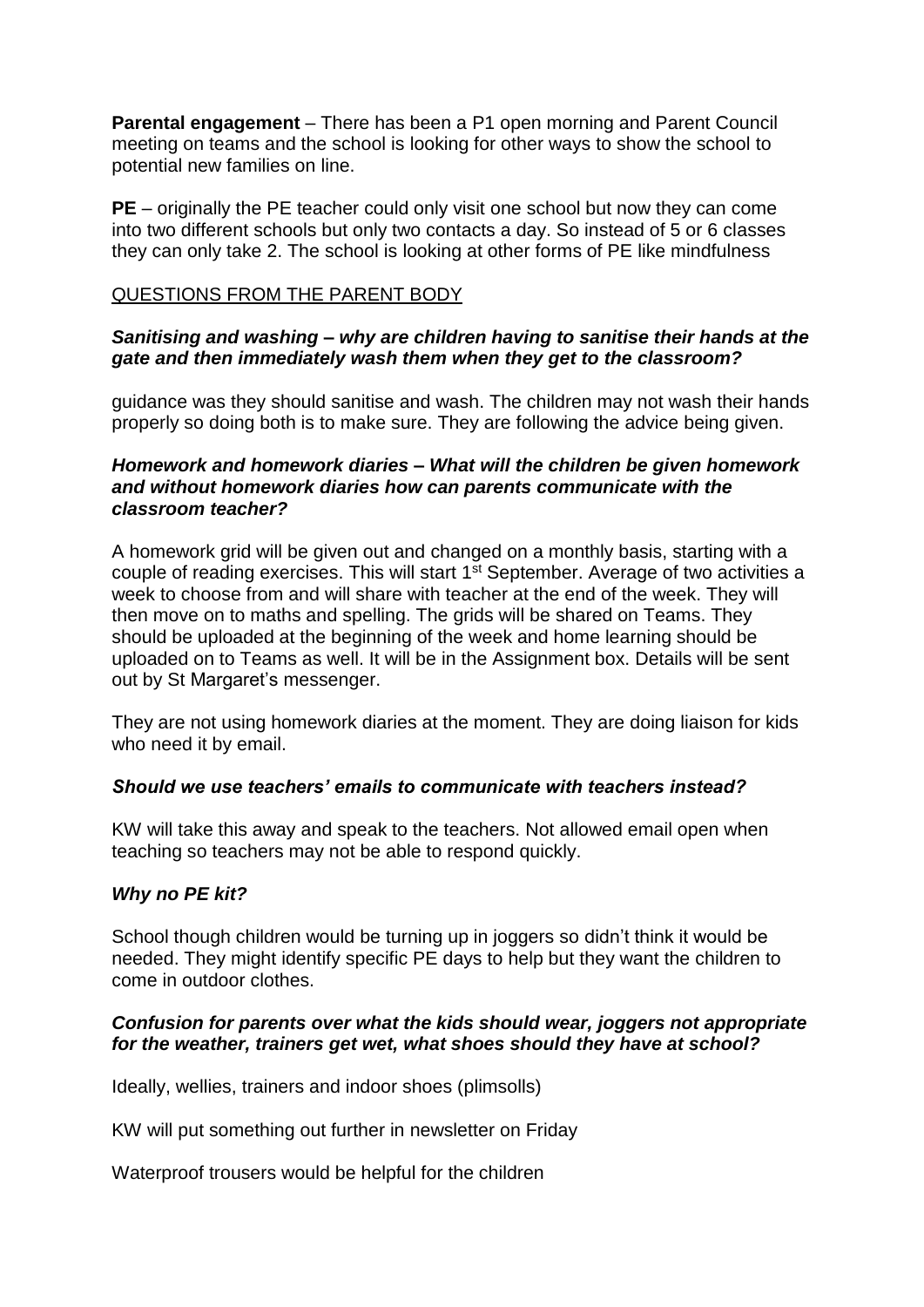KB to see if Decathlon will give us a discount on waterproof trousers.

## *What happens if a child tests positive for Covid-19?*

The council advice is in Q21 on the council Q&A – School will send the link out to these. They need to make sure they can identify the children who have it but it will depend on the council health team.

They have a room set up if a child develops symptoms and they will be looking for Covid symptoms specifically, not every symptom of a cold.

#### *How will school support children who are self-isolating?*

Will put learning tools on Teams to access at home.

#### *Are children allowed to cross other areas of the playground to get to the toilet or the bin?*

There should be a way round to the toilets. The teachers are also encouraging kids to go to the toilet before they go outside.

## *What is happening with the Afterschool club, is this something different to the club Jets runs at the Hub?*

Jets want to use School premises to open an afterschool club, independently run from school. The cleaners are the issue and they will get back to the school about potential opening. It would be after the October break but not sure exactly when.

*Will this be separate from Jets at the Hub or are they moving?*

Not sure, KW will ask Jets

## *Breakfast Club?*

Still some places for this and plan to have all spaces filled after October break. Big thank you to the teachers who are helping staff this while they have a staff shortage.

## *Can you drop off at any time for breakfast club?*

Yes, only limit is that 8.45 will be the last opportunity to get breakfast because they will be tidying up by then.

## *How long will Covid measures be in place***?**

Don't know, a lot of uncertainty

#### *What brand of hand sanitiser is the school using?*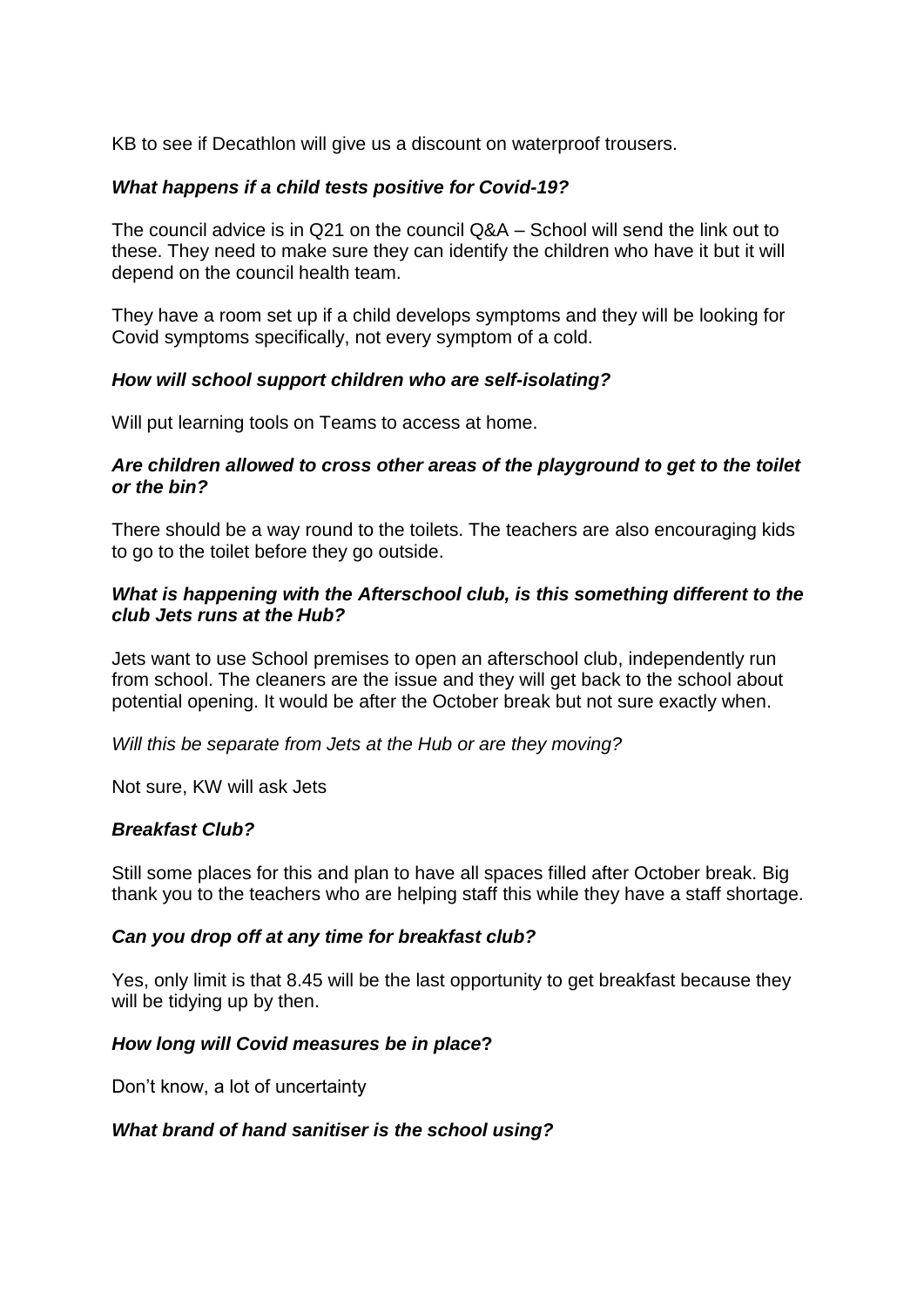The council one and that is the one they have to use. KW has provided a photo of the label that Ah will pass on to the parent who asked the question.

# *Is the school doing fogging?*

Yes, it is the type of cleaning they have in hospitals. They are doing it every 6 weeks and it is safe for people to enter the room two hours later. This will have been through several risk assessments. Called Electrostatic cleaning. **Email KW for more info if needed.**

They used to have two cleaners and now they have 4, an extra for lunchtime clean and after school clean.

Big thank you to the cleaning team

# *Sailing – is there still a booking?*

Yes, they will honour it and allow them to change it if needs be. This is already funded by PC.

# *How do you book lunch for children with allergies?*

KW will get the administrator to confirm how you book lunches for people with allergies.

## *How will prospective new parents be able to view the school?*

At the moment only essential adults are allowed to enter the building so they cannot arrange viewings at the moment. They will do what they can to get things online. It was suggested that they update the videos of the classrooms that they have online as these were taken when the rooms were set up for 50% students.

# FIRST HOLY COMMUNION

KFW asked the parent council if they were content to use the money that would usually be spent in the communion breakfast and cake to make gift bags for the children this year, as the breakfast cannot go ahead.

Other things suggested were a photographer and getting white masks made for all the children.

JW to send contact details for photographer, Hannah Beaton photos.

Place that makes masks on St Johns road – JW will send details

No objections to the plans and face masks added.

## FUNDRAISING IDEAS

**Quiz Night** – A Saturday or Friday – Evening of Saturday 31<sup>th</sup> October suggested.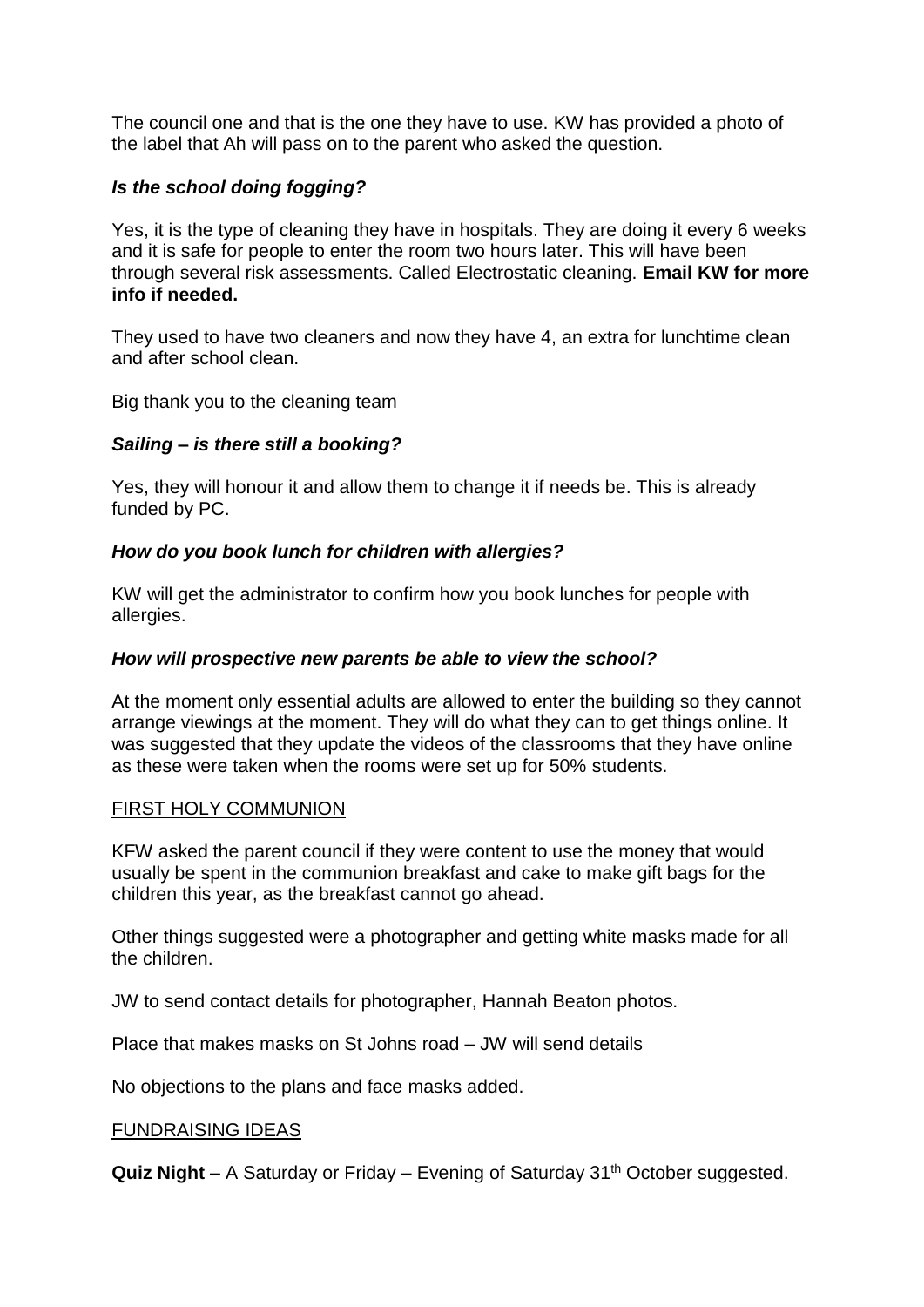**Christmas cards** – School supportive of this idea so AH to look into getting the packs.

**Recipe competition** – KFW to work on the idea

**Almond Valley Pass** - Via email after meeting – buy Almond Valley family pass and loan it out to families during the year.

**Match funding** - very important so we must encourage parents to come forward who's employers can do this.

**Donations** - Could we actually ask for donations this year given that we will be restricted in our fundraising – probably not conducive with one in five or the situation many families find themselves in right now.

**Fundraising search** - See if Inspiring Scotland can do us a funding search

**Halloween event** - Could we still do a Halloween event – a quiz at school

#### NEW PC MEMBERS

Everyone at the meeting was happy to join the PC. (need to check with GE) Also Claire Davidson and Donna Cameron who were unable to attend this meeting, said that they would like to join as members.

#### TREASURER'S UPDATE

Started year with £2,260 Now have £2,469

A few things already paid for like sailing, so in good shape although fundraising is going to be difficult this year.

#### FUNDING REQUESTS

No funding requests

#### ANY OTHER BUSINESS

**Masks on the bus** – council should communicate this to parents directly

**Next meeting – Wednesday 30th September 6.30 to 8.30**